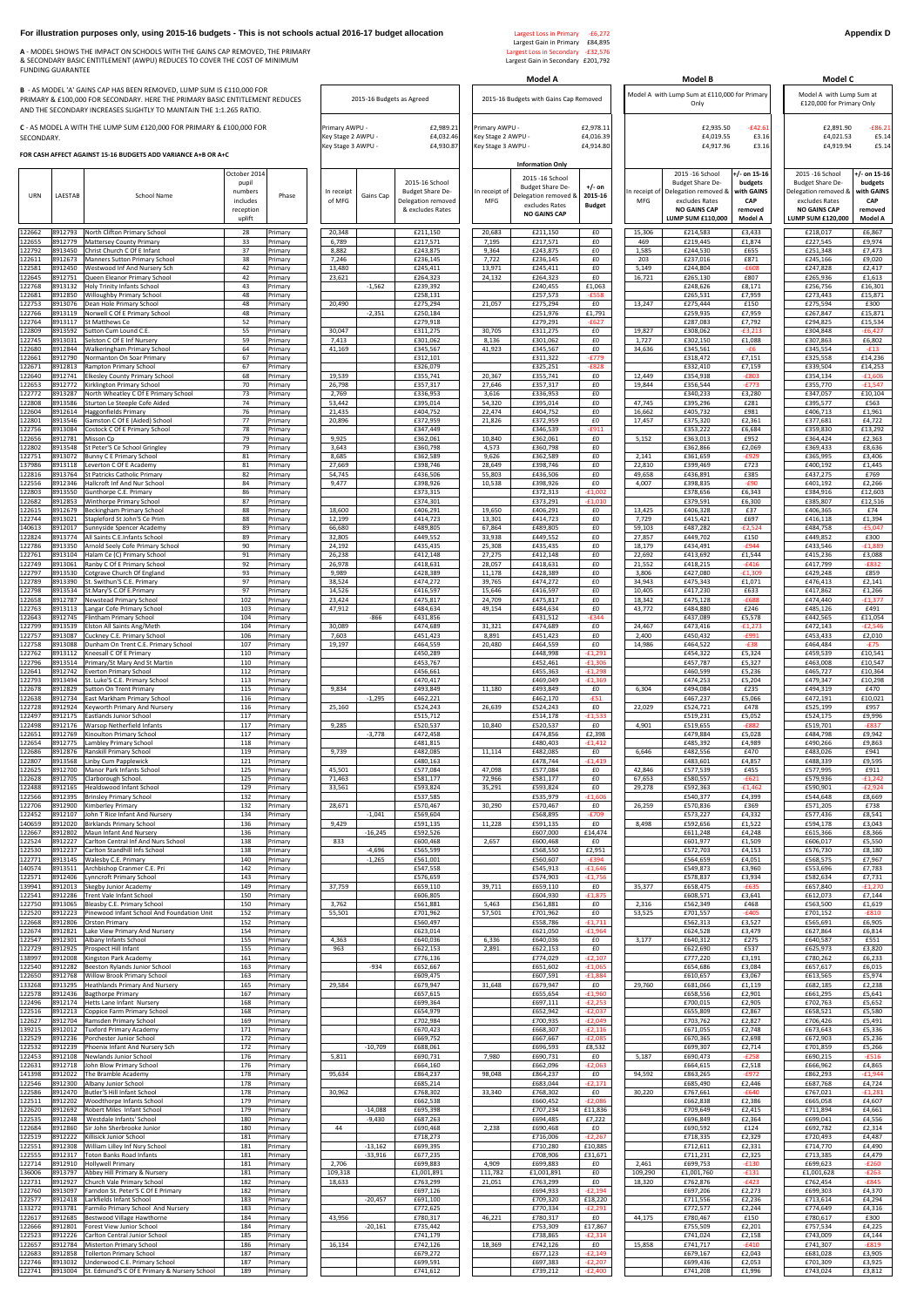| URN                        | LAESTAB                       | <b>School Name</b>                                                                                              | October 2014<br>pupil<br>numbers<br>includes<br>reception<br>uplift | Phase                                     | In receipt<br>of MFG | Gains Cap             | 2015-16 School<br><b>Budget Share De-</b><br>Delegation removed<br>& excludes Rates | In receipt of<br><b>MFG</b> | 2015 -16 School<br><b>Budget Share De-</b><br>Delegation removed &<br>excludes Rates<br><b>NO GAINS CAP</b> | +/- on<br>2015-16<br><b>Budget</b>  | In receipt of<br><b>MFG</b> | 2015 -16 School<br><b>Budget Share De-</b><br>Delegation removed &<br>excludes Rates<br><b>NO GAINS CAP</b><br>LUMP SUM £110.000 | /- on 15-16<br>budgets<br>with GAINS<br>CAP<br>removed<br>Model A | 2015 - 16 School<br>Budget Share De-<br>Delegation removed &<br>excludes Rates<br><b>NO GAINS CAP</b><br>LUMP SUM £120,000 | +/- on 15-16<br>budgets<br>with GAINS<br>CAP<br>removed<br>Model A |
|----------------------------|-------------------------------|-----------------------------------------------------------------------------------------------------------------|---------------------------------------------------------------------|-------------------------------------------|----------------------|-----------------------|-------------------------------------------------------------------------------------|-----------------------------|-------------------------------------------------------------------------------------------------------------|-------------------------------------|-----------------------------|----------------------------------------------------------------------------------------------------------------------------------|-------------------------------------------------------------------|----------------------------------------------------------------------------------------------------------------------------|--------------------------------------------------------------------|
| 122652<br>122770           | 8912770<br>3913143            | Crossdale Drive Primary School<br>Trowell C Of E Primary School                                                 | 190<br>191                                                          | Primary<br>rimary                         |                      |                       | £701,050<br>£699,588                                                                |                             | £698,811<br>£697,370                                                                                        | $-E2,239$<br>$-E2,219$              |                             | £700,735<br>£699,247                                                                                                             | £1,924<br>£1,877                                                  | £702,478<br>£700,939                                                                                                       | £3,667<br>£3,569                                                   |
| 138570<br>122404           | 8912003<br>3912010            | Mansfield Primary Academy<br>Annesley Primary And Nursery                                                       | 192<br>192                                                          | Primary<br>rimary                         | 111,453              |                       | £917,841<br>£847,678                                                                | 113,795                     | £915,276<br>£847,678                                                                                        | $-£2,565$<br>£0                     | 111,776                     | £917,162<br>£847,510                                                                                                             | £1,886<br>$-£168$                                                 | £918,880<br>£847,342                                                                                                       | £3,604<br>$-E335$                                                  |
| 122595<br>122522           | 3912532<br>3912225            | Lovers Lane Primary<br>Haddon Primary School                                                                    | 192<br>193                                                          | Primary<br>Primary                        |                      |                       | £826,508<br>£720,286                                                                |                             | £824,035<br>£717,979                                                                                        | $-E2,473$<br>$-E2,307$              |                             | £825,904<br>£719,781                                                                                                             | £1,869<br>£1,802                                                  | £827,609<br>£721,399                                                                                                       | £3,574<br>£3,420                                                   |
| 122663<br>131091<br>122813 | 3912796<br>3912940<br>3913710 | Muskham Primary School<br>Crompton View Primary School<br>St.Joseph'S Retford                                   | 193<br>193<br>193                                                   | <sup>9</sup> rimary<br>Primary<br>Primary | 5,559                |                       | £702,746<br>£773,695<br>£722,419                                                    | 8,069                       | £700,514<br>£773,695<br>£720,114                                                                            | $-E2,232$<br>£0<br>$-E2,305$        | 6,067                       | £702,305<br>£773,529<br>£721,913                                                                                                 | £1,790<br>$-£166$<br>£1,799                                       | £703,908<br>£773,363<br>£723,536                                                                                           | £3,394<br>$-E332$<br>£3,422                                        |
| 122804<br>122644           | 8913552<br>912748             | Harworth Cofe Primary<br>Gotham Primary School                                                                  | 194<br>195                                                          | Primary<br>rimary                         |                      | $-11,121$             | £724,295<br>£737,570                                                                |                             | £733,023<br>£735,236                                                                                        | £8,728<br>$-E2,33$                  |                             | £734,794<br>£736,954                                                                                                             | £1,771<br>£1,718                                                  | £736,384<br>£738,486                                                                                                       | £3,361<br>£3,249                                                   |
| 122747<br>122521           | 3913040<br>8912224            | Mount C Of E Primary School<br><b>Robert Mellors Primary</b>                                                    | 196<br>198                                                          | Primary<br>Primary                        | 25,915               |                       | £872,751<br>£792,401                                                                | 28,561                      | £872,751<br>£789,865                                                                                        | £0<br>$-E2,536$                     | 27,425                      | £873,333<br>£791,482                                                                                                             | £582<br>£1,617                                                    | £873,915<br>£792,915                                                                                                       | £1,165<br>£3,050                                                   |
| 122676<br>135868           | 3912824<br>8913331            | Lowes Wong Infant School<br>Springbank Primary                                                                  | 198<br>198                                                          | Primary<br>rimary                         | 177,311              |                       | £725,291<br>£963,014                                                                | 179,875                     | £722,989<br>£963,014                                                                                        | $-E2.302$<br>£0                     | 177,989                     | £724,569<br>£962,749                                                                                                             | £1,580<br>$-E265$                                                 | £725,956<br>£962,484                                                                                                       | £2,967<br>$-£529$                                                  |
| 122787<br>122788<br>122794 | 3913352<br>8913370<br>3913496 | Colwick St.John The Baptist<br><b>Bramcote C E Primary School</b><br>St. Anne'S C.Of E. Primary                 | 199<br>199<br>199                                                   | Primary<br>Primary<br>Primary             |                      | $-284$                | £770,367<br>£754,264<br>£739,978                                                    |                             | £767,856<br>£751,900<br>£737,879                                                                            | $-E2,511$<br>$-E2,365$<br>$-E2,099$ |                             | £769,425<br>£753,444<br>£739,427                                                                                                 | £1,569<br>£1,544<br>£1,548                                        | £770,807<br>£754,801<br>£740,785                                                                                           | £2,951<br>£2,901<br>£2,906                                         |
| 122513<br>122820           | 3912206<br>3913768            | Ernehale Infant School<br>Holy Family Catholic Primary                                                          | 200<br>200                                                          | <sup>9</sup> rimary<br>Primary            |                      | $-13,800$<br>$-8,614$ | £743,857<br>£786,434                                                                |                             | £755,212<br>£792,578                                                                                        | £11,355<br>£6,144                   |                             | £756,726<br>£794,092                                                                                                             | £1,514<br>£1,514                                                  | £758,049<br>£795,429                                                                                                       | £2,837<br>£2,851                                                   |
| 122822<br>131560           | 8913770<br>3913793            | Boughton St. Joseph'S Rc Prim<br><b>Blidworth Oaks Primary School</b>                                           | 200<br>200                                                          | Primary<br>Primary                        | 22,873               |                       | £848,700<br>£804,085                                                                | 25,431                      | £846,196<br>£804,085                                                                                        | $-E2,503$<br>£0                     | 23,999                      | £847,720<br>£804,186                                                                                                             | £1,523<br>£100                                                    | £849,054<br>£804,286                                                                                                       | £2,858<br>£201                                                     |
| 122635<br>138813           | 3912723<br>8913690            | Cropwell Bishop Primary School<br>Sacred Heart Catholic Voluntary Academy                                       | 202<br>202<br>204                                                   | Primary<br>Primary                        |                      | $-2,947$              | £737,061<br>£748,753                                                                |                             | £734,716<br>£749,270                                                                                        | $-E2,345$<br>£517                   |                             | £736,126<br>£750,691                                                                                                             | £1,409<br>£1,420<br>£1,337                                        | £737,338<br>£751,925<br>£762,232                                                                                           | £2,621<br>£2,655<br>£2,477                                         |
| 122574<br>122637<br>122730 | 3912414<br>3912732<br>3912926 | Gilthill Primary School<br>East Leake Brookside Primary<br>Prospect Hill Junior School                          | 204<br>204                                                          | Primary<br>Primary<br>Primary             |                      | $-1,451$              | £762,203<br>£735,663<br>£747,379                                                    |                             | £759,755<br>£733,320<br>£746,420                                                                            | $-E2,448$<br>$-E2,343$<br>$-£958$   |                             | £761,092<br>£734,640<br>£747,751                                                                                                 | £1,320<br>£1,330                                                  | £735,762<br>£748,886                                                                                                       | £2,441<br>£2,466                                                   |
| 122806<br>122734           | 3913566<br>3912930            | Lowdham C Of E School<br><b>Heatherley Primary School</b>                                                       | 204<br>206                                                          | Primary<br>Primary                        |                      |                       | £736,244<br>£751,413                                                                |                             | £733,901<br>£749,018                                                                                        | $-E2,343$<br>$-E2,395$              |                             | £735,221<br>£750,257                                                                                                             | £1,320<br>£1,239                                                  | £736,342<br>£751,297                                                                                                       | £2,441<br>£2,280                                                   |
| 122458<br>122531           | 3912120<br>8912238            | <b>Mapplewells County Primary</b><br>Priory Junior School                                                       | 207<br>207                                                          | Primary<br>Primary                        |                      |                       | £781,399<br>£780,196                                                                |                             | £778,862<br>£777,676                                                                                        | $-E2,537$<br>$-E2,520$              |                             | £780,081<br>£778,892                                                                                                             | £1,219<br>£1,216                                                  | £781,100<br>£779,909                                                                                                       | £2,238<br>£2,233                                                   |
| 122715<br>131722<br>122823 | 3912911<br>3912941<br>3913771 | <b>Stanhope Primary School</b><br>Gateford Park<br><b>Worksop Priory</b>                                        | 208<br>208<br>208                                                   | Primary<br>Primary<br>Primary             |                      | $-5,883$<br>$-87,562$ | £812,329<br>£765,711<br>£852,186                                                    |                             | £809,781<br>£769,114<br>£937,081                                                                            | $-E2,547$<br>£3,403<br>£84,895      |                             | £810,956<br>£770,277<br>£938,274                                                                                                 | £1,175<br>£1,163<br>£1,193                                        | £811,934<br>£771,244<br>£939,278                                                                                           | £2,153<br>£2,130<br>£2,197                                         |
| 133273<br>122544           | 8913780<br>912298             | Intake Farm Primary And Nursery<br>Meadow Lane Infants School                                                   | 208<br>209                                                          | Primary<br>Primary                        |                      | $-13,897$             | £827,121<br>£768,035                                                                |                             | £824,407<br>£779,420                                                                                        | $-E2,715$<br>£11,385                |                             | £825,609<br>£780,543                                                                                                             | £1,202<br>£1,124                                                  | £826,618<br>£781,471                                                                                                       | £2,212<br>£2,051                                                   |
| 122548<br>122560           | 3912302<br>3912353            | Alderman Pounder Infant School And Nursery<br>Bracken Lane Primary                                              | 209<br>209                                                          | Primary<br>Primary                        |                      | $-6,376$              | £820,005<br>£784,331                                                                |                             | £823,689<br>£781,821                                                                                        | £3,685<br>$-E2,510$                 |                             | £824,842<br>£782,946                                                                                                             | £1,153<br>£1,125                                                  | £825,803<br>£783,870                                                                                                       | £2,114<br>£2,048                                                   |
| 122562<br>137909<br>122440 | 3912361<br>8913763<br>3912093 | <b>Forest Glade Primary</b><br>The Priory Catholic Voluntary Academy                                            | 209<br>209<br>210                                                   | Primary<br>rimary                         |                      | $-35,236$             | £780,388<br>£767,444<br>£764,964                                                    |                             | £777,828<br>£764,970<br>£797,621                                                                            | $-£2,560$<br>$-E2,474$<br>£32,657   |                             | £778,961<br>£766,087<br>£798,713                                                                                                 | £1,133<br>£1,118<br>£1,092                                        | £779,895<br>£767,008<br>£799,604                                                                                           | £2,067<br>£2,038<br>£1,983                                         |
| 122559<br>122775           | 8912352<br>3913310            | Nettleworth Infant And Nursery<br><b>Thrumpton Primary School</b><br>St.Mary Magdalene C.E. Primary             | 210<br>210                                                          | Primary<br>Primary<br>Primary             |                      |                       | £793,140<br>£760,523                                                                |                             | £790,570<br>£758,048                                                                                        | $-E2,570$<br>$-E2,475$              |                             | £791,660<br>£759,123                                                                                                             | £1,089<br>£1,075                                                  | £792,551<br>£759,996                                                                                                       | £1,981<br>£1,947                                                   |
| 140783<br>122580           | 3913767<br>3912444            | St.Patrick'S R.C. School<br>Jacksdale Primary And Nursery                                                       | 211<br>212                                                          | <sup>9</sup> rimary<br>Primary            |                      | $-3,851$              | £793,048<br>£796,906                                                                |                             | £794,380<br>£794,343                                                                                        | £1,332<br>$-E2,563$                 |                             | £795,416<br>£795,344                                                                                                             | £1,036<br>£1,000                                                  | £796,255<br>£796,140                                                                                                       | £1,875<br>£1,797                                                   |
| 122677<br>122576           | 3912826<br>3912417            | <b>Sutton Bonington Primary</b><br><b>Horsendale Primary</b>                                                    | 212<br>213                                                          | rimary<br>Primary                         |                      | $-55,228$             | £771,907<br>£785,072                                                                |                             | £769,427<br>£837,738                                                                                        | $-E2.480$<br>£52,665                |                             | £770,414<br>£838,693                                                                                                             | £986<br>£955                                                      | £771,196<br>£839,445                                                                                                       | £1,769<br>£1,708                                                   |
| 122752<br>122501<br>122533 | 8913073<br>8912180<br>8912244 | St. Wilfrid'S C.E. School<br>Sherwood County Junior School<br>Willow Farm Primary School                        | 213<br>214<br>214                                                   | Primary<br>Primary<br>Primary             |                      | $-8,615$              | £762,495<br>£817,095<br>£789,809                                                    |                             | £768,643<br>£814,378<br>£787,261                                                                            | £6,147<br>$-£2,717$<br>$-E2,548$    |                             | £769,584<br>£815,315<br>£788,170                                                                                                 | £941<br>£936<br>£909                                              | £770,317<br>£816,050<br>£788,873                                                                                           | £1,674<br>£1,672<br>£1,612                                         |
| 122585<br>122659           | 3912466<br>3912788            | Broomhill Junior School<br>Abbey Gates Primary School                                                           | 214<br>214                                                          | Primary<br>Primary                        |                      |                       | £857,285<br>£768,465                                                                |                             | £854,519<br>£765,991                                                                                        | $-E2,765$<br>$-E2,474$              |                             | £855,463<br>£766,888                                                                                                             | £944<br>£896                                                      | £856,209<br>£767,579                                                                                                       | £1,689<br>£1,587                                                   |
| 133269<br>122743           | 8913298<br>3913018            | <b>Wynndale Primary</b><br>All Hallows C.E.Controlled Primary                                                   | 214<br>216                                                          | Primary<br>Primary                        |                      |                       | £780,408<br>£796,904                                                                |                             | £777,892<br>£794,315                                                                                        | $-£2,515$<br>$-E2,589$              |                             | £778,796<br>£795,143                                                                                                             | £904<br>£827                                                      | £779,493<br>£795,760                                                                                                       | £1,601<br>£1,445                                                   |
| 122669<br>122810           | 3912810<br>8913606            | Radcliffe On Trent Infant<br>Woods Foundation C Of E Aided                                                      | 217<br>217                                                          | Primary<br>Primary                        |                      | $-3,322$              | £809,465<br>£766,312                                                                |                             | £810,164<br>£763,857                                                                                        | £699<br>$-E2,45$                    |                             | £810,952<br>£764,617                                                                                                             | £788<br>£761                                                      | £811,531<br>£765,166                                                                                                       | £1,367<br>£1,310                                                   |
| 122685<br>133265<br>122584 | 3912865<br>3913296<br>8912464 | Robert Miles Junior<br>St. Peter'S C. Of E. Primary<br><b>Beardall Fields Primary School</b>                    | 222<br>222<br>223                                                   | Primary<br><sup>9</sup> rimary<br>Primary | 43,016               |                       | £815,508<br>£853,097<br>£910,326                                                    | 1,767<br>45,880             | £814,621<br>£850,334<br>£910,326                                                                            | $-E887$<br>$-E2,763$<br>£0          | 881<br>44,446               | £814,306<br>£850,921<br>£909,452                                                                                                 | $-£315$<br>£587<br>$-E874$                                        | £813,991<br>£851,304<br>£908,578                                                                                           | $-£629$<br>£970<br>$-£1,748$                                       |
| 122665<br>133296           | 8912800<br>3913783            | Ollerton Primary School<br>Awsworth Primary And Nursery                                                         | 223<br>223                                                          | Primary<br>Primary                        |                      |                       | £1,043,851<br>£839,559                                                              | 1,365                       | £1,042,249<br>£836,865                                                                                      | $-£1,602$<br>$-£2,694$              | 328                         | £1,041,790<br>£837,399                                                                                                           | $-£460$<br>£534                                                   | £1,041,831<br>£837,716                                                                                                     | $-£418$<br>£851                                                    |
| 122724<br>122575           | 3912920<br>8912416            | Jeffries Primary And Nursery Schoo<br>Larkfields Junior                                                         | 224<br>226                                                          | Primary<br>Primary                        | 86,964               | $-1,792$              | £980,404<br>£809,370                                                                | 89,896                      | £980,404<br>£808,553                                                                                        | £0<br>$-E817$                       | 88,282                      | £979,316<br>£808,939                                                                                                             | $-£1,087$<br>£386                                                 | £978,229<br>£809,105                                                                                                       | $-E2,175$<br>£553                                                  |
| 132194<br>138812<br>132814 | 8912946<br>8913730<br>3913294 | Pierrepont Gamston Primary School<br>Holy Cross Primary Catholic Voluntary Academy<br>Langold Dyscarr Community | 226<br>229<br>232                                                   | Primary<br>Primary<br>Primary             |                      |                       | £804,858<br>£842,924<br>£913,879                                                    | 1,083                       | £802,255<br>£840,146<br>£911,976                                                                            | $-E2,603$<br>$-E2,779$<br>$-£1,903$ | 123                         | £802,640<br>£840,423<br>£911,196                                                                                                 | £385<br>£278<br>$-E779$                                           | £802,806<br>£840,491<br>£911,037                                                                                           | £551<br>£345<br>£939                                               |
| 122534<br>122554           | 8912247<br>3912316            | Westdale Junior School<br>Toton Bispham Drive Junior                                                            | 233<br>237                                                          | Primary<br>Primary                        |                      |                       | £835,310<br>£826,250                                                                |                             | £832,570<br>£823,553                                                                                        | $-E2,740$<br>$-E2,697$              |                             | £832,666<br>£823,464                                                                                                             | £96<br>$-E89$                                                     | £832,538<br>£823,146                                                                                                       | $-E32$<br>$-£407$                                                  |
| 122630<br>122509           | 3912711<br>3912200            | Samuel Barlow Primary<br>Arno Vale Junior School                                                                | 237<br>238                                                          | Primary<br>Primary                        |                      |                       | £920,037<br>£841,024                                                                |                             | £917,014<br>£838,278                                                                                        | $-£3,023$<br>$-E2,746$              |                             | £916,978<br>£838,153                                                                                                             | $-£35$<br>$-£125$                                                 | £916,720<br>£837,799                                                                                                       | $-E294$<br>$-£480$                                                 |
| 122490<br>122510<br>122545 | 8912167<br>3912201<br>8912299 | Dalestorth Primary & Nursery School<br>Ernehale Junior School<br>Eskdale Junior                                 | 240<br>243<br>243                                                   | Primary<br>Primary                        |                      | $-15,865$             | £882,658<br>£845,264<br>£904,688                                                    |                             | £879,770<br>£858,301<br>£901,699                                                                            | $-E2,888$<br>£13,036<br>$-E2,989$   |                             | £879,579<br>£857,968<br>£901,391                                                                                                 | $-£191$<br>$-E333$<br>$-£309$                                     | £879,159<br>£857,398<br>£900,855                                                                                           | $-6611$<br>$-£903$<br>$-E844$                                      |
| 133276<br>140357           | 8913777<br>3912014            | Oak Tree Primary School<br>Arnbrook Primary School                                                              | 243<br>244                                                          | Primary<br>Primary<br>Primary             | 37,006               |                       | £1,161,277<br>£955,236                                                              | 40,331                      | £1,161,277<br>£952,086                                                                                      | £0<br>$-£3,150$                     | 39,132                      | £1,159,824<br>£951,760                                                                                                           | $-£1,452$<br>$-£326$                                              | £1,158,372<br>£951,207                                                                                                     | $-E2,905$<br>$-E879$                                               |
| 122716<br>122598           | 3912912<br>3912568            | Kingsway Primary School<br>West Bridgford Infants School                                                        | 244<br>249                                                          | Primary<br>Primary                        |                      | $-14,392$             | £914,618<br>£904,157                                                                |                             | £911,609<br>£915,541                                                                                        | $-£3,010$<br>£11,384                |                             | £911,260<br>£914,967                                                                                                             | $-E349$<br>$-E573$                                                | £910,680<br>£914,163                                                                                                       | $-£929$<br>$-£1,378$                                               |
| 134202<br>135458           | 8912006<br>3913796            | Farnsfield St. Michael'S Ce<br>Wadsworth Fields Primary                                                         | 250<br>251                                                          | Primary<br>Primary                        |                      |                       | £894,568<br>£931,202                                                                |                             | £891,629<br>£928,112                                                                                        | $-E2,938$<br>$-£3,090$              |                             | £891,003<br>£927,465                                                                                                             | $-£626$<br>$-£647$                                                | £890,134<br>£926,582                                                                                                       | $-£1.495$<br>$-£1,530$                                             |
| 140544<br>140591<br>122579 | 3912016<br>3913089<br>3912440 | Bishop Alexander Lead Academy<br>East Bridgford St Peter'S Cofe<br>Holly Hill Primary School                    | 257<br>261<br>265                                                   | Primary<br>Primary<br>Primary             | 25,167               | $-3,762$<br>$-10,982$ | £1,065,966<br>£910,232<br>£1,024,308                                                | 28,500                      | £1,066,433<br>£918,183<br>£1,024,308                                                                        | £467<br>£7,951<br>£0                | 30,374                      | £1,065,551<br>£917,084<br>£1,024,954                                                                                             | $-E882$<br>$-£1,100$<br>£646                                      | £1,064,436<br>£915,730<br>£1,025,600                                                                                       | $-£1,997$<br>$-E2,453$<br>£1,292                                   |
| 140727<br>138146           | 3913766<br>3912001            | Holy Trinity Catholic Primary<br>The William Gladstone C Of E Primary School                                    | 267<br>269                                                          | Primary<br>Primary                        | 146,222              | $-1,885$              | £1,001,314<br>£1,246,228                                                            | 149,769                     | £999,926<br>£1,246,228                                                                                      | $-£1,388$<br>£0                     | 150,629                     | £998,591<br>£1,245,713                                                                                                           | $-£1,335$<br>$-£514$                                              | £997,027<br>£1,245,199                                                                                                     | $-E2,899$<br>$-£1,029$                                             |
| 122675<br>122543<br>122441 | 8912822<br>3912294            | James Peacock Inf Nur School<br>College House Junior School                                                     | 269<br>273<br>276                                                   | Primary<br>Primary                        |                      |                       | £960,733<br>£948,497                                                                |                             | £957,579<br>£945,363                                                                                        | $-£3,154$<br>$-£3,134$              |                             | £956,144<br>£943,747                                                                                                             | $-£1,435$<br>$-£1,617$                                            | £954,448<br>£941,866                                                                                                       | $-£3,131$<br>$-£3,497$                                             |
| 132770<br>122563           | 3912094<br>8913293<br>3912362 | Leas Park Junior School<br>Northfield Primary And Nursery<br>Hillocks Primary School And Foundation Stage Ur    | 281<br>283                                                          | Primary<br>Primary<br>Primary             | 6,236<br>27,863      | $-63,393$             | £938,311<br>£1,058,247<br>£1,128,810                                                | 9,776<br>31,564             | £998,380<br>£1,058,247<br>£1,128,810                                                                        | £60,069<br>£0<br>£0                 | 10,699<br>33,171            | £996,662<br>£1,057,263<br>£1,128,447                                                                                             | $-£1,718$<br>$-£984$<br>$-E363$                                   | £994,678<br>£1,056,280<br>£1,128,085                                                                                       | $-£3,702$<br>$-£1,967$<br>$-E725$                                  |
| 122670<br>131642           | 8912812<br>3912942            | Radcliffe On Trent Junior<br><b>Arnold View Primary</b>                                                         | 284<br>290                                                          | Primary<br>Primary                        |                      |                       | £983,639<br>£1,055,055                                                              |                             | £980,369<br>£1,051,524                                                                                      | $-£3,269$<br>$-£3,532$              |                             | £978,286<br>£1,049,218                                                                                                           | $-E2,083$<br>$-E2,307$                                            | £975,928<br>£1,046,633                                                                                                     | $-£4,441$<br>$-£4,891$                                             |
| 122727<br>132243           | 8912923<br>3912948            | <b>Holly Primary School</b><br><b>Crescent Primary School</b>                                                   | 291<br>291                                                          | Primary<br>Primary                        |                      |                       | £1,041,459<br>£1,151,278                                                            |                             | £1,037,975<br>£1,147,385                                                                                    | $-£3,484$<br>$-£3,893$              |                             | £1,035,617<br>£1,145,092                                                                                                         | $-E2,358$<br>$-E2,293$                                            | £1,032,976<br>£1,144,353                                                                                                   | $-£4,999$<br>$-£3,032$                                             |
| 140398<br>122767<br>122720 | 3912015<br>3913126<br>8912916 | Flying High Academy Ladybrook<br>St Peter'S C Of E Junior<br><b>Arnold Mill Primary</b>                         | 293<br>293<br>296                                                   | Primary<br>Primary<br>Primary             | 7,907                |                       | £1,143,316<br>£1,039,006<br>£1,089,749                                              | 11,775                      | £1,143,316<br>£1,035,569<br>£1,086,087                                                                      | £0<br>$-£3,438$<br>$-£3,662$        | 13,506                      | £1,142,661<br>£1,033,113<br>£1,083,535                                                                                           | $-£656$<br>$-E2,455$<br>$-E2.553$                                 | £1,142,005<br>£1,030,375<br>£1,080,702                                                                                     | $-£1,311$<br>$-£5,194$<br>$-£5,385$                                |
| 138070<br>122587           | 3912315<br>3912471            | Chetwynd Primary Academy<br><b>Edgewood Primary School</b>                                                      | 297<br>299                                                          | Primary<br>Primary                        | 6,743                |                       | £1,068,434<br>£1,132,925                                                            | 10,436                      | £1,064,872<br>£1,132,925                                                                                    | $-£3,56$<br>£0                      | 12,406                      | £1,062,257<br>£1,132,216                                                                                                         | $-£2,615$<br>$-E710$                                              | £1,059,364<br>£1,131,506                                                                                                   | $-£5,508$<br>$-£1,419$                                             |
| 122738<br>133280           | 8912934<br>3913297            | Mornington Primary School<br>Abbey Primary School                                                               | 301<br>303                                                          | Primary<br>Primary                        |                      | $-8,764$              | £1,104,774<br>£1,148,680                                                            |                             | £1,109,910<br>£1,145,033                                                                                    | £5,136<br>$-£3,648$                 |                             | £1,107,126<br>£1,142,167                                                                                                         | $-E2,784$<br>$-E2,866$                                            | £1,104,067<br>£1,139,013                                                                                                   | $-£5,843$<br>$-£6,020$                                             |
| 137362<br>122722<br>122525 | 3912634<br>3912918<br>8912228 | Norbridge Academy<br><b>Orchard Primary School</b><br>Mapperley Plains Primary School                           | 305<br>305<br>308                                                   | <sup>9</sup> rimary<br>Primary<br>Primary |                      | $-5,963$              | £1,136,697<br>£1,084,207<br>£1,061,667                                              |                             | £1,138,842<br>£1,080,465<br>£1,058,138                                                                      | £2,144<br>$-£3,742$<br>$-£3.529$    |                             | £1,135,912<br>£1,077,526<br>£1,055,030                                                                                           | $-E2,929$<br>$-E2,939$<br>$-E3.108$                               | £1,132,704<br>£1,074,297<br>£1,051,627                                                                                     | $-£6,138$<br>$-£6,167$<br>$-6.511$                                 |
| 140637<br>122735           | 8912087<br>8912931            | Peafield Lane Academy<br>Greythorn Primary School                                                               | 309<br>309                                                          | Primary<br>Primary                        |                      | $-4,397$              | £1,148,971<br>£1,109,006                                                            |                             | £1,149,443<br>£1,105,324                                                                                    | £472<br>$-£3,682$                   |                             | £1,146,357<br>£1,102,192                                                                                                         | $-£3,086$<br>$-£3,132$                                            | £1,142,977<br>£1,098,782                                                                                                   | $-£6,466$<br>$-£6,542$                                             |
| 132250<br>122636           | 8913782<br>8912731            | Asquith Primary School<br>Lantern Lane Primary Nursery School                                                   | 313<br>315                                                          | Primary<br>Primary                        |                      | $-14,364$             | £1,325,176<br>£1,107,046                                                            |                             | £1,335,368<br>£1,103,335                                                                                    | £10,192<br>$-£3,711$                |                             | £1,332,138<br>£1,099,947                                                                                                         | $-£3,229$<br>$-E3,388$                                            | £1,328,635<br>£1,096,255                                                                                                   | $-£6,732$<br>$-£7,080$                                             |
| 122742<br>130255           | 3913008<br>8912937            | St.Andrews C.E Primary School<br><b>Forest Town Primary</b>                                                     | 315<br>319                                                          | Primary<br>Primary                        |                      | $-17,703$             | £1,090,519<br>£1,268,647                                                            |                             | £1,104,465<br>£1,264,550                                                                                    | £13,946<br>$-£4,097$                |                             | £1,101,085<br>£1,261,042                                                                                                         | $-£3,380$<br>$-£3,507$                                            | £1,097,401<br>£1,257,250                                                                                                   | $-£7,064$<br>$-£7,300$                                             |
| 132072<br>140086<br>122473 | 8912944<br>3912134<br>8912150 | Beeston Fields Primary School<br>Leamington Primary And Nursey Academy<br>John Davies Primary School            | 319<br>327<br>328                                                   | Primary<br>Primary<br>Primary             |                      |                       | £1,368,360<br>£1,249,275<br>£1,205,843                                              |                             | £1,364,108<br>£1,244,991<br>£1,201,736                                                                      | $-£4,251$<br>$-£4,285$<br>$-£4,107$ |                             | £1,360,620<br>£1,241,160<br>£1,197,835                                                                                           | $-£3,489$<br>$-£3,831$<br>$-E3,902$                               | £1,356,871<br>£1,237,034<br>£1,193,625                                                                                     | $-E7,237$<br>£7,956-<br>$-E8,111$                                  |
| 133389<br>122403           | 8913784<br>8912009            | Python Hill Primary<br>Kirkby Woodhouse School                                                                  | 330<br>335                                                          | Primary<br>Primary                        |                      |                       | £1,189,789<br>£1,224,762                                                            |                             | £1,185,716<br>£1,220,600                                                                                    | $-£4,073$<br>$-£4,162$              |                             | £1,181,721<br>£1,216,397                                                                                                         | $-£3,996$<br>$-E4,203$                                            | £1,177,412<br>£1,211,875                                                                                                   | $-£8,305$<br>$-£8,725$                                             |
| 122600<br>140616           | 8912574<br>8912018            | The West Bridgford Junior Sch.<br>Holgate Primary And Nursery School                                            | 337<br>340                                                          | Primary<br>Primary                        |                      | $-43,475$             | £1,121,579<br>£1,349,391                                                            |                             | £1,161,178<br>£1,345,098                                                                                    | £39,599<br>$-E4,293$                |                             | £1,156,839<br>£1,340,694                                                                                                         | $-E4,339$<br>$-E4,403$                                            | £1,152,175<br>£1,335,969                                                                                                   | $-£9,003$<br>$-£9,129$                                             |
| 122624<br>122639<br>109309 | 8912699<br>8912737<br>3913789 | <b>Burton Joyce Primary School</b><br>King Edwin Primary School<br>Brookhill Leys Primary & Nursery             | 341<br>344<br>344                                                   | Primary<br>Primary<br>Primary             |                      |                       | £1,170,433<br>£1,206,112<br>£1,276,661                                              |                             | £1,166,457<br>£1,202,046<br>£1,272,296                                                                      | $-£3,975$<br>$-£4,066$<br>$-£4,365$ |                             | £1,161,957<br>£1,197,428<br>£1,267,727                                                                                           | $-£4,500$<br>$-£4,618$<br>$-E4,570$                               | £1,157,128<br>£1,192,477<br>£1,262,832                                                                                     | $-£9,330$<br>$-£9,569$<br>$-£9,464$                                |
| 135433<br>122769           | 8913795<br>8913133            | <b>Greasley Beauvale Primary</b><br>Lowes Wong Junior School                                                    | 352<br>363                                                          | Primary<br>Primary                        |                      | $-23,046$             | £1,228,652<br>£1,210,652                                                            |                             | £1,224,467<br>£1,229,534                                                                                    | $-£4,186$<br>£18,882                |                             | £1,219,513<br>£1,224,088                                                                                                         | $-£4,954$<br>$-£5,446$                                            | £1,214,219<br>£1,218,288                                                                                                   | $-£10,248$<br>$-£11,246$                                           |
| 137810<br>122732           | 3912000<br>8912928            | Brierley Forest Primary & Nursery<br>Carr Hill Primary School                                                   | 364<br>367                                                          | Primary<br>Primary                        | 137,442              |                       | £1,558,587<br>£1,334,760                                                            | 142,327                     | £1,558,587<br>£1,330,194                                                                                    | -£0<br>$-£4,566$                    | 147,059                     | £1,557,944<br>£1,324,634                                                                                                         | $-£644$<br>$-£5,560$                                              | £1,557,300<br>£1,319,075                                                                                                   | $-£1,288$<br>$-f11,119$                                            |
| 138676<br>122539           | 8912004<br>8912274<br>8913772 | Wainwright Primary Academy<br>John Clifford School<br><b>Ordsall Primary School</b>                             | 372<br>376<br>376.5                                                 | Primary<br>Primary                        | 32,095               |                       | £1,459,783<br>£1,454,016<br>£1,404,948                                              | 36,976                      | £1,459,783<br>£1,449,152<br>£1,400,131                                                                      | £0<br>$-£4,864$<br>$-£4,817$        | 42,306                      | £1,459,373<br>£1,443,230<br>£1,394,192                                                                                           | $-£410$<br>$-£5,922$<br>$-£5,939$                                 | £1,458,963<br>£1,436,995<br>£1,387,895                                                                                     | $-E819$<br>$-f12,157$<br>$-f12,236$                                |
| 134028<br>122589<br>122463 | 3912490<br>8912126            | Leen Mills Primary School<br>Croft Primary School                                                               | 379<br>382                                                          | Primary<br>Primary<br>Primary             |                      |                       | £1,334,557<br>£1,427,550                                                            |                             | £1,329,924<br>£1,422,675                                                                                    | $-£4,633$<br>$-£4,874$              |                             | £1,323,843<br>£1,416,498                                                                                                         | $-£6,081$<br>$-£6,178$                                            | £1,317,401<br>£1,409,969                                                                                                   | $-f12,523$<br>$-f12,707$                                           |
| 122614<br>122536           | 8912678<br>3912271            | John Hunt Primary<br>Bramcote Hills Primary School.                                                             | 384<br>385                                                          | Primary<br>Primary                        |                      |                       | £1,392,399<br>£1,321,735                                                            |                             | £1,387,669<br>£1,317,293                                                                                    | $-E4,730$<br>$-E4,443$              |                             | £1,381,381<br>£1,310,912                                                                                                         | $-£6,288$<br>$-£6,381$                                            | £1,376,481<br>£1,304,166                                                                                                   | $-£11,187$<br>£13,127                                              |
| 138238<br>132242           | 8912002<br>8912947            | St Augustine'S School<br>Berry Hill Primary School                                                              | 386<br>387                                                          | Primary<br>Primary                        |                      |                       | £1,475,300<br>£1,346,589                                                            |                             | £1,470,381<br>£1,342,004                                                                                    | $-£4,918$<br>$-£4,585$              |                             | £1,464,033<br>£1,335,558                                                                                                         | $-£6,348$<br>$-£6,446$                                            | £1,457,330<br>£1,328,745                                                                                                   | $-£13,051$<br>$-f13,258$                                           |
| 133277                     |                               | 8913775 Sutton Road Primary School                                                                              | 387                                                                 | Primary                                   |                      |                       | £1,486,767                                                                          |                             | £1,481,606                                                                                                  | $-£5,161$                           |                             | £1,475,251                                                                                                                       | $-£6,355$                                                         | £1,470,081                                                                                                                 | $-£11,524$                                                         |